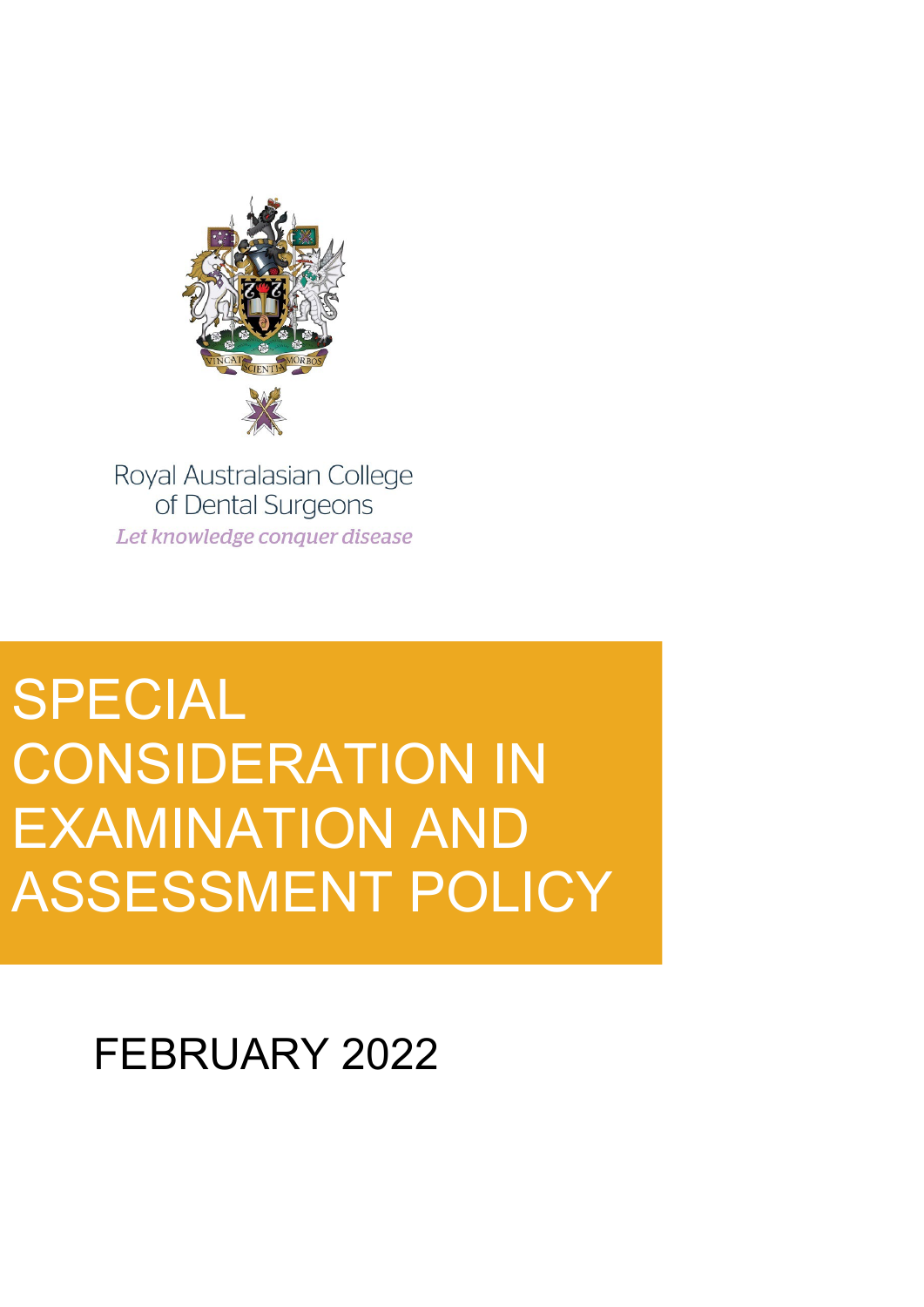# *Document Information*

| Document Number            | EXT ACA 201 2.0                                                                                                                                           |
|----------------------------|-----------------------------------------------------------------------------------------------------------------------------------------------------------|
| <b>Nature of Document</b>  | Policy                                                                                                                                                    |
| <b>Contact Officer</b>     | Director of Education                                                                                                                                     |
| Authoriser                 | <b>Board of Studies</b>                                                                                                                                   |
| Approved                   | <b>Education Policy Board</b>                                                                                                                             |
| Date Effective             | 02/02/2022                                                                                                                                                |
| Date of Next Review        | Within 5 years of last review                                                                                                                             |
| Related documents/policies | Reconsideration, Review and Appeals Policy<br><b>Refund Policy</b><br>Specialist Assessment of Specialist International<br><b>Medical Graduate Policy</b> |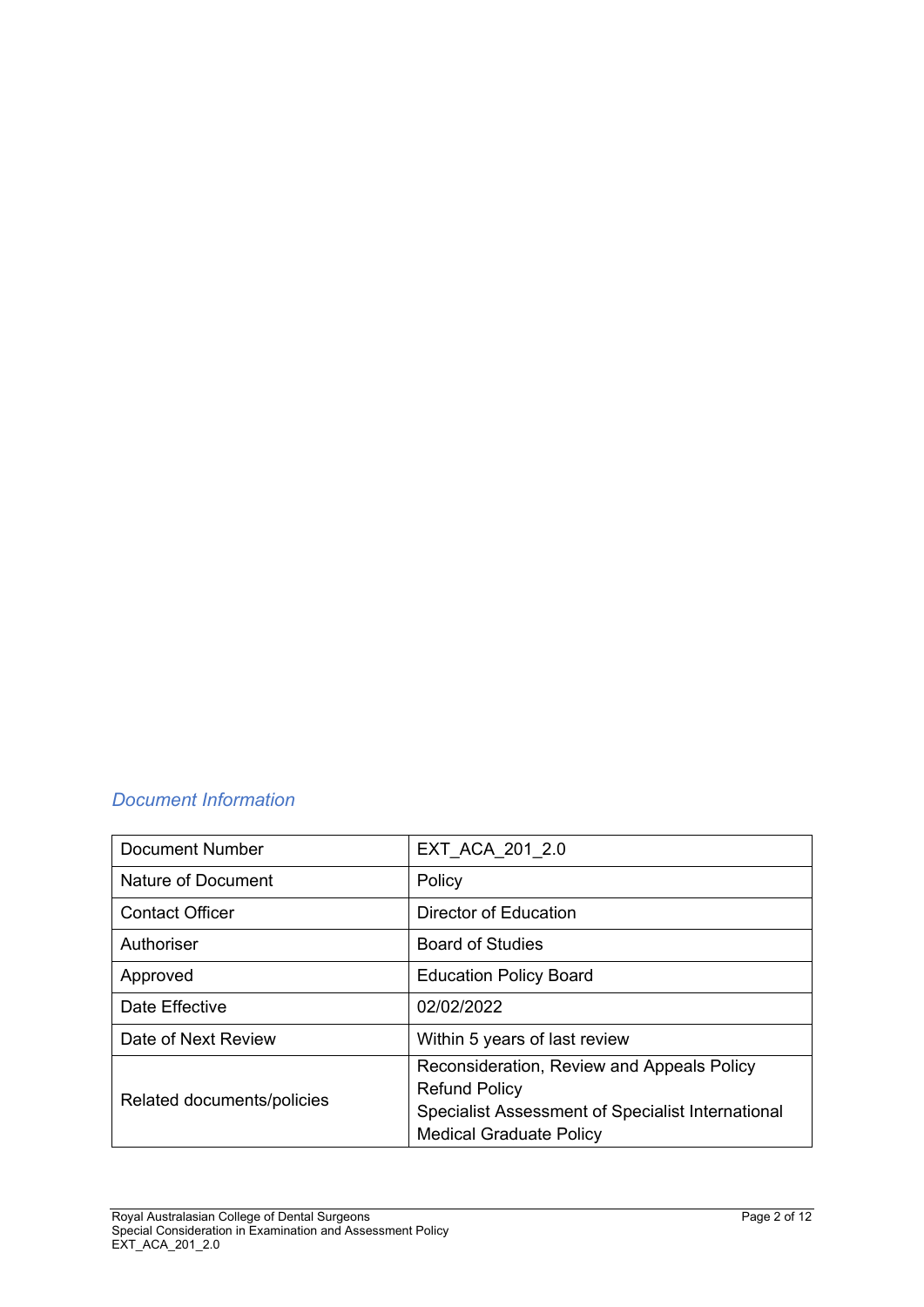# *Purpose*

This policy outlines the criteria and mechanisms by which RACDS candidates undertaking formal assessment may advise the College of, and the College may consider, special circumstances or disability which may adversely impact on their clinical training assessment, examination or other evaluation processes.

#### *Background*

RACDS understands the pressures candidates experience when undertaking studies and completing College training programs. This policy applies to those assessments which are formally scheduled and not able to be altered. Where the assessment is on a one-to-one basis and scheduled by mutual agreement, a request for a change in time or date may be made to the College.

The College will consider an application for Consideration of Special Circumstances where circumstances or conditions may have significant impact on, or disadvantage a candidates ability to complete an assessment or examination within the standard procedures and timing.

The College is unable to determine in advance all circumstances that might lead to the granting of Consideration of Special Circumstances. Each case will be considered on its merits in accordance with this policy.

Candidates who believe that their circumstances have the potential to impact on their performance, should consider deferment of the assessment or examination. Candidates who wish to defer their next consecutive examination opportunity, are required to submit an application for Consideration of Special Circumstances for determination of remaining opportunities. Candidates who have applied for the examination have the opportunity to withdraw from the examination (within the current stipulated timelines).

The College will not adjust marks for any aspect of the assessment or examination because of ill health or other circumstances.

| RACDS / the<br>College | The Royal Australasian College of Dental Surgeons                                                                                                                          |
|------------------------|----------------------------------------------------------------------------------------------------------------------------------------------------------------------------|
| Examinations           | The RACDS examination processes include the following<br>activities which is inclusive of, but not limited to, all RACDS<br>programs, qualifications and assessment tools. |
| Assessments            | International Medical Graduate (IMG) assessments and Six-<br>Monthly assessment reports                                                                                    |
| College staff          | Refers to RACDS members or staff (excluding the examiners)<br>who are involved in a specific examination process delivery or<br>approval.                                  |

#### *Definitions*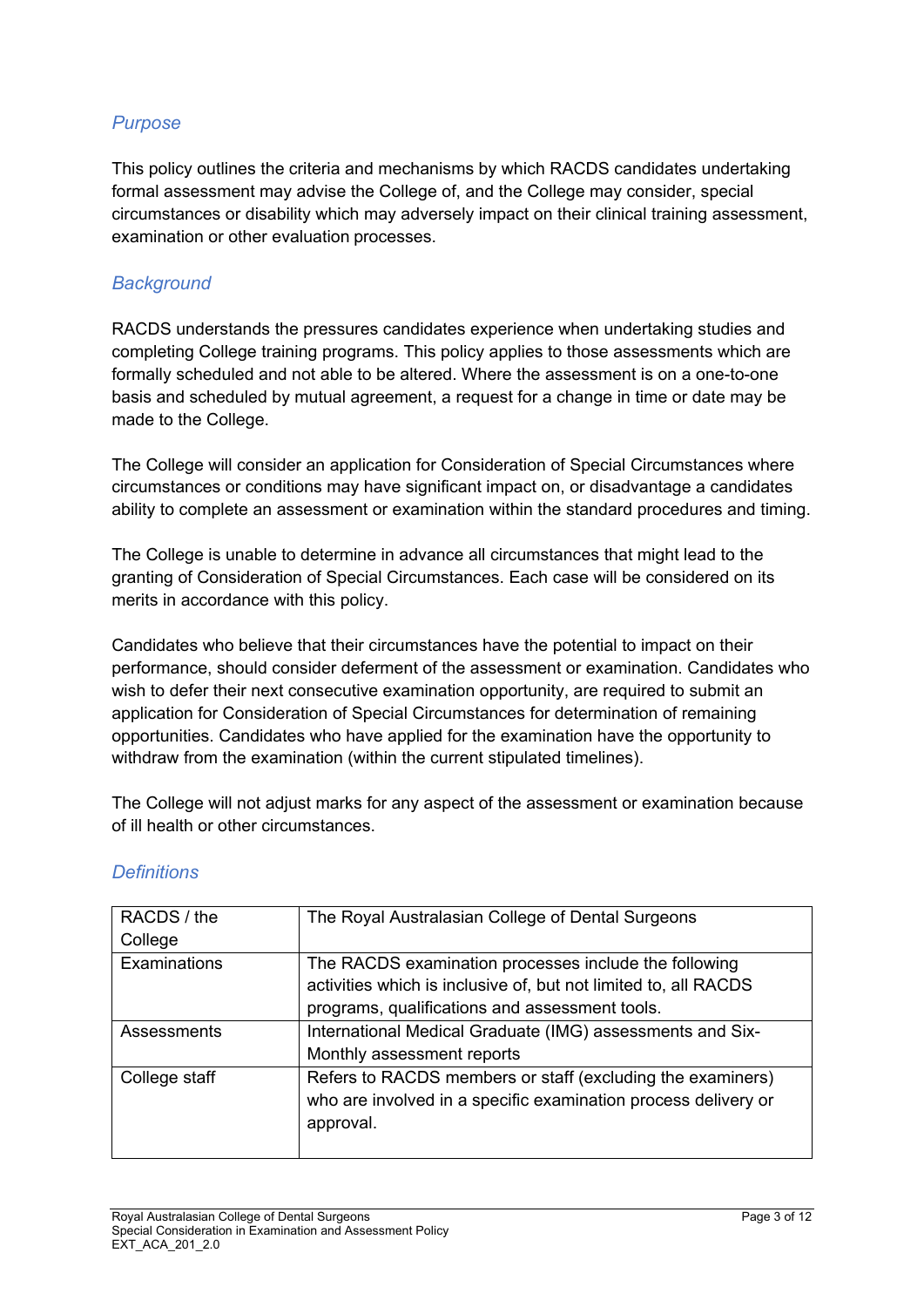| Applicant | Refers to the individual/s applying for Special Consideration in<br>an Examination or Assessment. |
|-----------|---------------------------------------------------------------------------------------------------|
| Candidate | Refers to the individual being assessed or examined, including<br>OMS Trainees and IMG's.         |

# *Policy Statement*

#### **1. SPECIAL CIRCUMSTANCES**

- 1.1. Special circumstances may apply to any form of college examination or assessment, and will only be considered under this Policy, where a formal complying application has been made.
- 1.2. Consideration may be given to candidates where disability, illness, misadventure or other serious cause beyond the control of the individual has had an effect on performance or attendance. It will not apply in circumstances which the applicant has initiated, caused or voluntarily consented to any event or outcome or which it was in the power or control of the applicant to avoid.
- 1.3. Applications for special circumstances are classified on the following grounds, which may be temporary or permanent:
	- 1.3.1.Medical including, but not limited to:
		- a) Serious illness or injury, including acute mental health;
		- b) Physical trauma leading to impairment or disability;
		- c) Complications from pregnancy;
		- d) Circumstances which may affect emotional stability (including severe stress or anxiety).
	- 1.3.2.Compassionate including, but not limited to:
		- a) Death of an immediate family member, partner or close relative;
		- b) Birth, adoption, fostering or surrogacy of a child;
		- c) Serious illness, injury or incapacitation of an immediate family member, partner or close relative;
		- d) Serious disruptive events (example: vehicular accident on the way to the assessment);
		- e) Unexpected financial hardship.
	- 1.3.3.Permanent and/or Chronic Impairment or Disability
		- a) Permanent and/or chronic impairment or disability is defined as a permanent or long-standing condition that may limit the participation or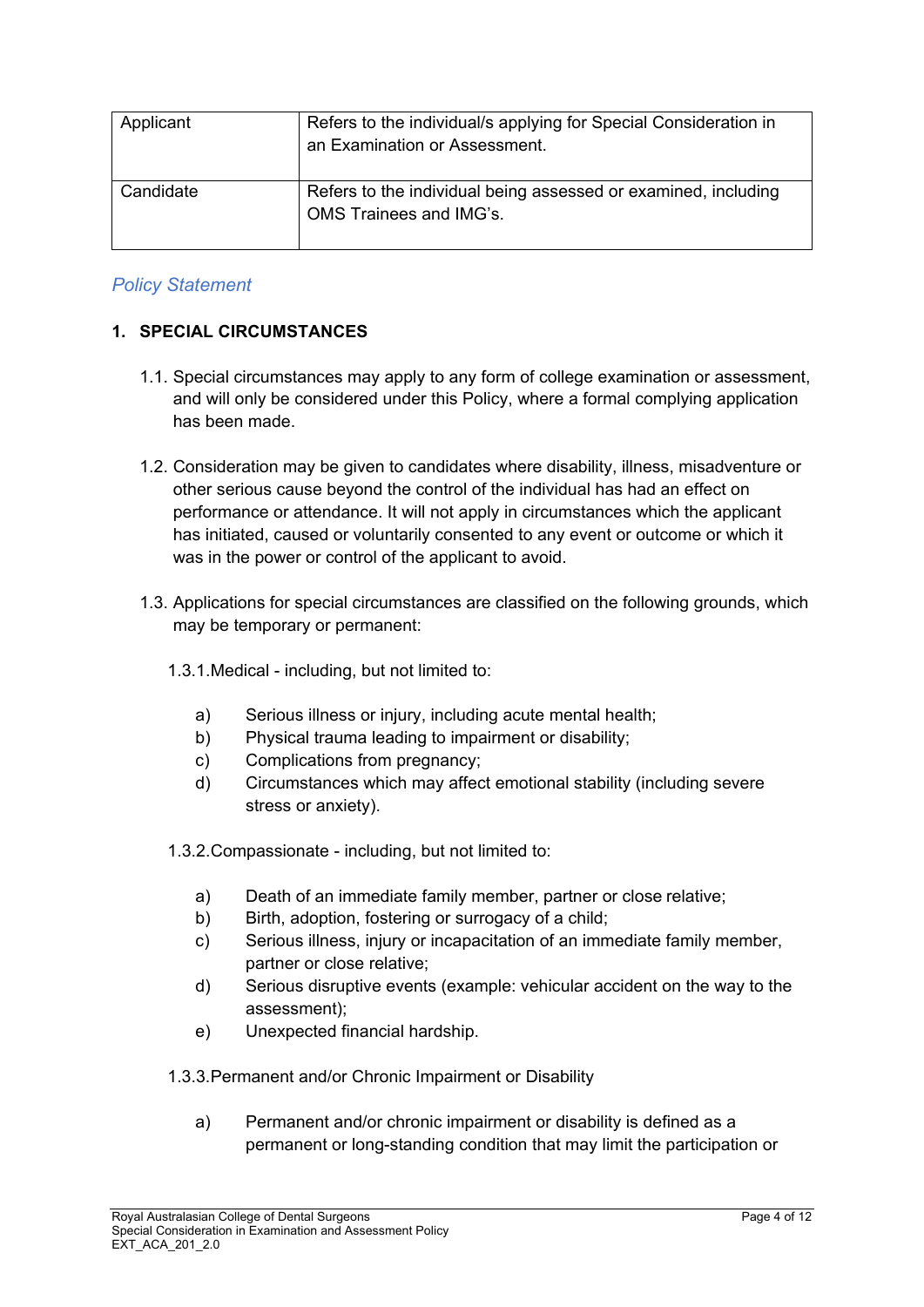performance of a candidate when they are undertaking an examination or assessment.

- b) It is the candidate's responsibility to determine his/her physical and/or mental fitness to attend the examination or assessment.
- c) It is the candidate's responsibility to advise the College in advance of the assessment (refer to clause [2.4.3](#page-5-0) - Grounds of Permanent and/or Chronic Impairment or Disability for details) of the additional assistance to be provided to them during the examination or assessment. The types of assistance should be similar to what might be reasonably expected to be available within the normal workplace of a clinician. These may include: additional time, special equipment, or other modifications of the assessment procedure as appropriate.
- 1.4. Candidates who believe that their circumstances have the potential to impact on their performance, should consider deferment of the examination or assessment. Candidates who wish to defer their next consecutive examination opportunity, are required to submit an application for Consideration of Special Circumstances for determination of remaining opportunities. Candidates who have applied for an examination have the opportunity to withdraw from the examination within the current stipulated timelines.

# **2. APPLICATION FOR CONSIDERATION OF SPECIAL CIRCUMSTANCES**

- 2.1. In circumstances where the candidate presents for examination or assessment, it is a requirement that the candidate notify the designated RACDS staff member of their problem as soon as possible before or during the course of the examination or assessment.
- 2.2. Applications will not be accepted from a candidate who fails to notify the designated RACDS staff member of their condition before or during the course of the examination or assessment.
- 2.3. Applications will not be accepted where an application has not been made as soon as practicable after the occurrence of the event or circumstances in respect of which the application is made. Applications cannot be made retrospectively after an examination or assessment was voluntarily undertaken with knowledge by the Applicant of the event or circumstances in respect of which the application is made.
- 2.4. Where an application has not been made in accordance the terms and conditions of this policy, those special circumstances will not constitute grounds for reconsideration, review or appeal under the Reconsideration, Review and Appeal of Decisions Policy of the College.
	- 2.4.1.Medical Grounds

Applications for special circumstances on medical grounds must be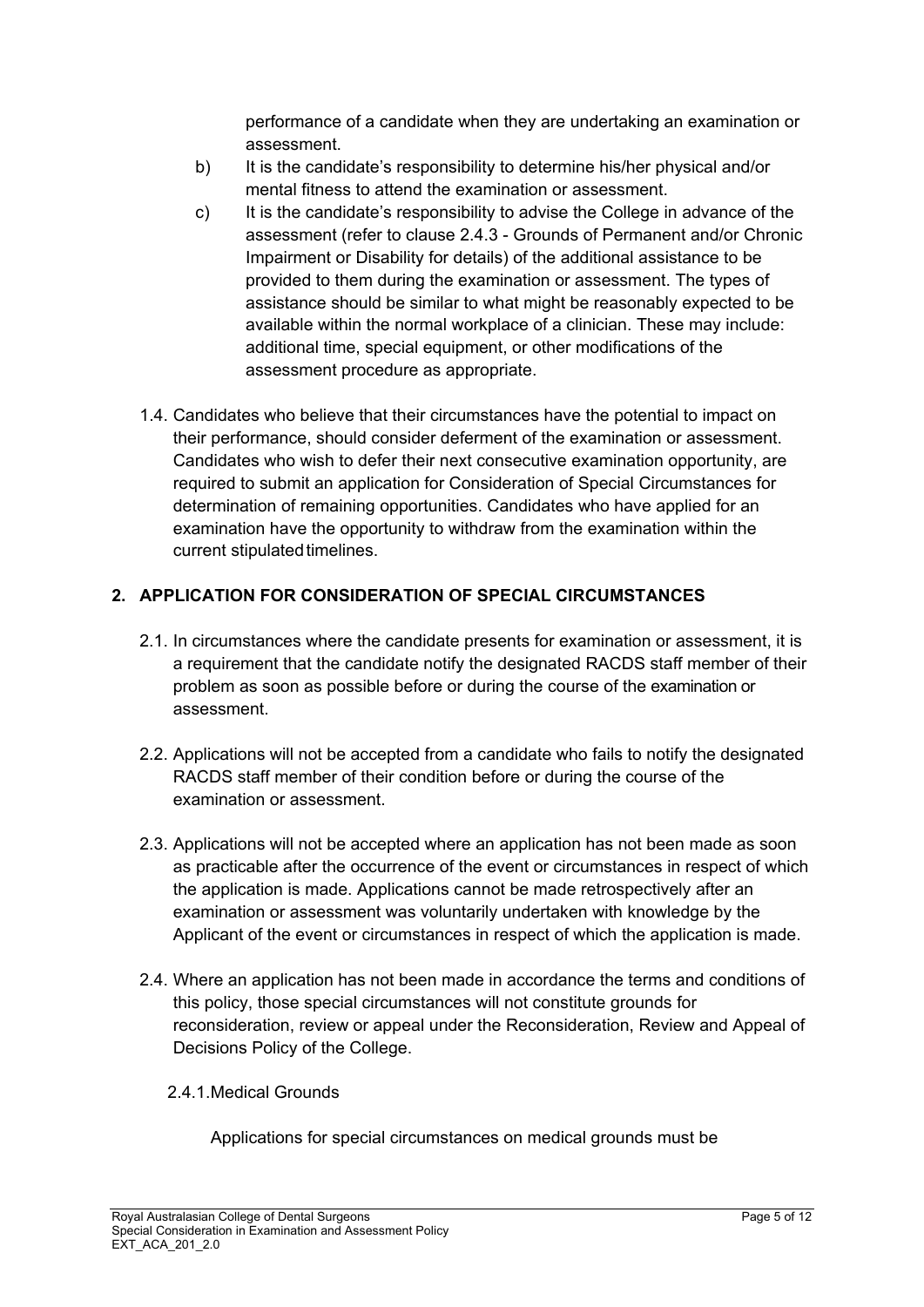accompanied by a medical certificate from the treating practitioner which details the following:

- a) The date(s) on which the candidate sought medical treatment or advice, which should be prior to or on the date of the scheduled assessment;
- b) The severity of the medical condition;
- c) A description of the medical condition;
- d) The time frame of the medical condition;
- e) The treating medical practitioner's professional opinion about the effect the medical problem has had on the candidates ability to perform in the assessment;
- f) In the case of a serious medical condition, (other than headache, stomach ache, etc.) the opinion of an appropriate specialist practitioner is required.
- g) The treating medical practitioner supplying the evidence should have a professional doctor-patient relationship with the applicant and should not be a family member, friend, relative, supervisor, employer or colleague.
- 2.4.2.Compassionate Grounds

Applications for special circumstances on compassionate grounds must be accompanied by relevant supporting documentation. This documentation may include, but is not limited to:

- a) A bereavement notice, death certificate and/or statutory declaration stating relationship to deceased;
- b) A notice from the treating practitioner where illness of a close relative is involved;
- c) A copy of police incident report;
- d) A statutory declaration stating the relevant circumstances.
- 2.4.3.Grounds of Permanent and/or Chronic Impairment or Disability

<span id="page-5-0"></span>The College will endeavour to provide the optimal examination environment for candidates with a disability. Individuals applying for the use of specialised equipment, aids or special assessment conditions as a result of a disability should contact the College in writing at the time of registration for the assessment or at least 90 days prior to the scheduled date in order to permit appropriate arrangements, should this be considered necessary.

Applications for special circumstances on permanent and/or chronic impairment or disability grounds must be accompanied by relevant supporting documentation. This documentation must include:

- a) A description of the medical problem or disability;
- b) The period of the medical problem or disability;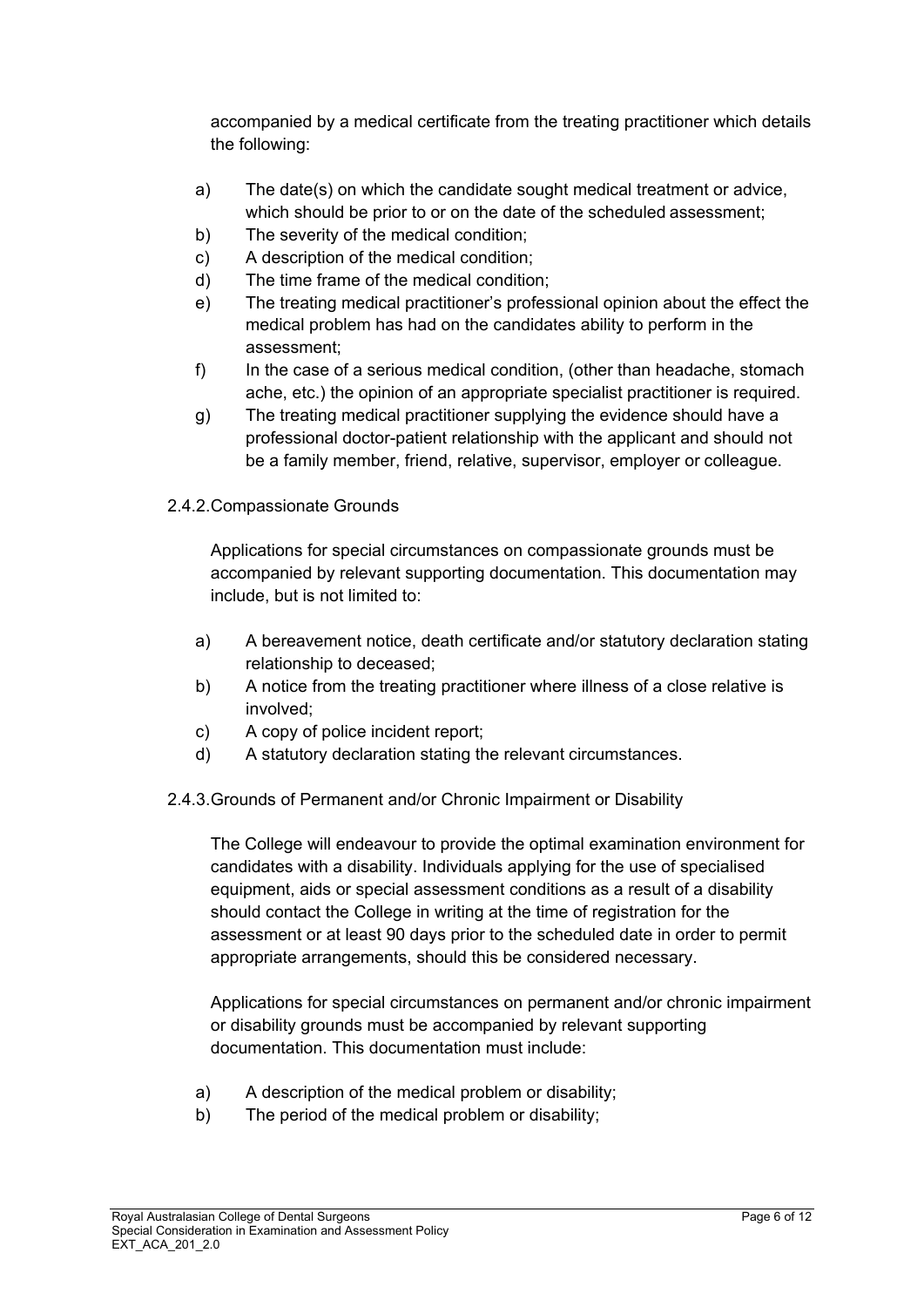- c) The treating medical practitioner's professional opinion about the effect of the medical problem or disability on the candidates ability to perform in the assessment;
- d) The treating medical practitioner supplying the evidence should have a professional doctor-patient relationship with the applicant and should not be a family member, friend, relative, supervisor, employer or colleague;
- e) Clear instructions for the provision of specified requirements and the types of assistance sought necessary to address the reasonable requirements of the applicant to undertake the assessment;
- <span id="page-6-0"></span>f) The candidate may be asked to undertake an assessment by an independent assessor chosen by the College. The independent assessor will be asked to provide a report with the opinion on the need of the type of reasonable assistance requested by the candidate. The cost for the provision of such a report shall be borne by the candidate.
- 2.5. Applicants (in relation to any of the above categories) may be requested to supply further information or documentation, as required by the College.
- 2.6. Circumstances NOT Constituting Adequate Grounds for Consideration of Special Circumstances:
	- a) Stress or anxiety which would ordinarily be associated with preparation for or performance in examinations or other forms of assessment, including where the application refers to the result of travel arrangements made by the individual submitting the application.
	- b) Knowing attempting an assessment with inadequate preparation, in the absence of factors that may be considered exceptional by their nature.
	- c) Stress or anxiety resulting from relationship difficulties other than that associated with the complete breakdown of a marriage, de facto relationship or equivalent.
	- d) Minor illnesses or medical conditions.
	- e) Pre-existing illness or medical condition affecting the individual, immediate family member, partner or close relative which is not regarded as acute and substantive.
	- f) Excessive work commitments, including specific rostering arrangements.
	- g) Excessive work commitments outside the applicable training program.
	- h) Work-related anxiety and stress such as may be met in the course of normal medical practice including adverse outcomes, medico-legal issues.
	- i) The inability of the individual to organise their time effectively in order to meet administrative requirements/deadlines, including the completion of the training time and assessment requirements of a college training program within the specified timeframe.
	- j) Ignorance of relevant published regulations and/or policies.
	- k) Computer-related or other similar technological failure.
	- l) Loss or theft of books or notes or similar materials;
	- m) Decisions to undertake optional commitments of a personal nature;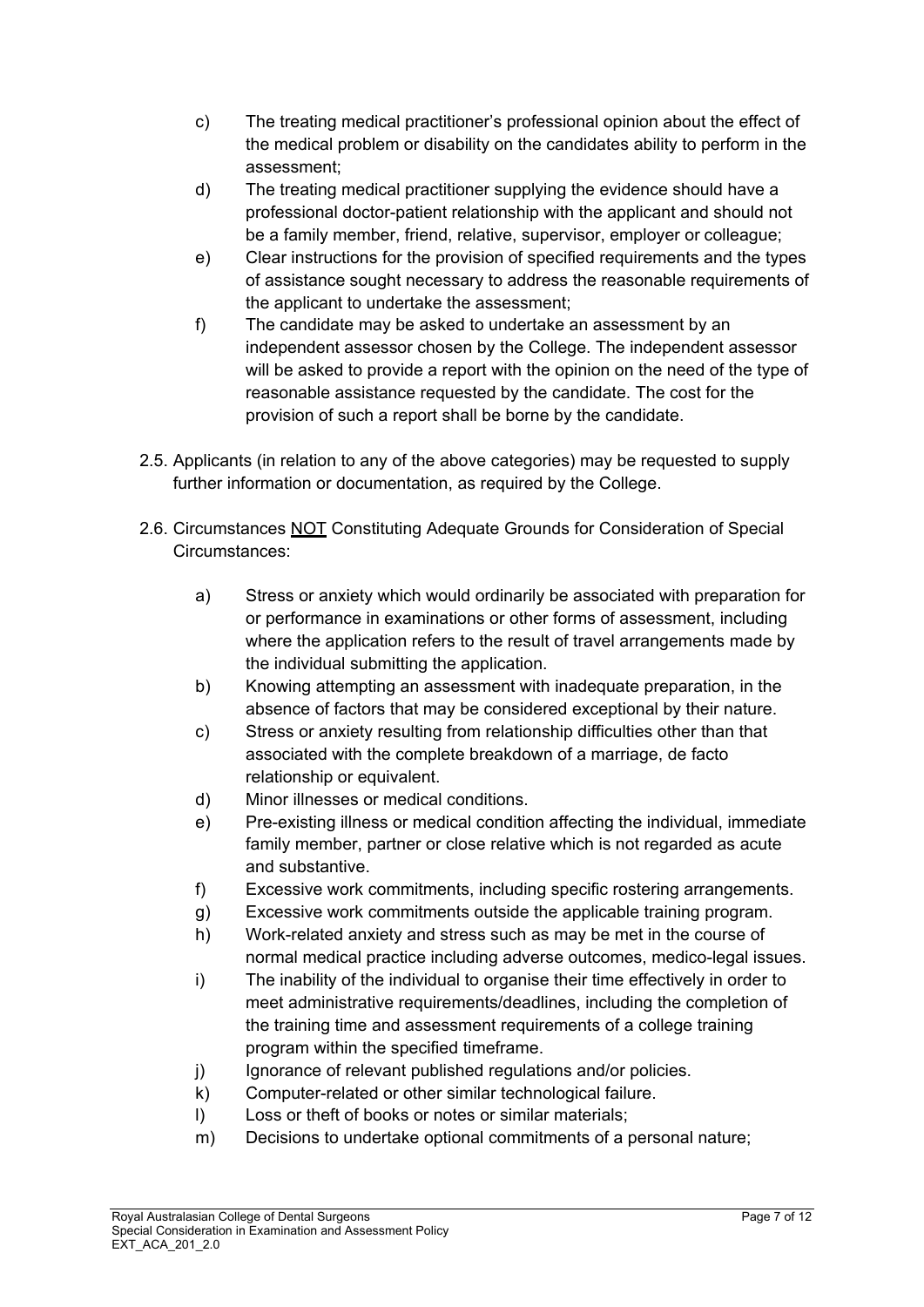- n) Personal or lifestyle choices where appropriate allowance or consideration has already been made;
- o) Circumstances where alternative arrangements were available (e.g. withdrawals, deferral or other special arrangements, etc) and an application was not made for such arrangements.
- 2.7. Notwithstanding a conclusion that the circumstances involved are 'special' and the grounds may exist for the individual to be afforded special consideration, there is no obligation for the CEO/approved delegate to afford relief where it is considered that adequate relief has been previously granted or is not otherwise warranted in the entirety of the circumstances. An applicant must demonstrate that the special circumstances have significantly affected them to the extent that special allowances are warranted. Applications will be rejected where the College is not satisfied that the effect of the special circumstances were significant enough to substantially prejudice the Applicant, or where other measures or other circumstances or allowances have ameliorated or addressed the prejudice or disadvantage caused by the special circumstances.
- 2.8. Where some form of allowance is granted on the basis of the existence of special circumstances, it must be understood that this will not excuse the individual form meeting a requirement or standard performance or qualifications which have been objectively set.

# **3. RELIGIOUS OBSERVANCE**

- 3.1. Applications for religious observance requirements, where that observance prohibits participation in an assessment or examination at a particular time or on a particular day must be made concurrently with the application for assessment.
- 3.2. The candidate must provide all relevant information at the time of application;
- 3.3. The College will endeavour to accommodate candidates with legitimate religious requirements, taking into account what might reasonably be expected to occur in the workplace;
- 3.4. The College may also seek advice from an authority in the particular religion prior to making a determination;
- 3.5. On request, candidates must submit such supporting and/or clarifying information and documentation as the College may reasonably require in considering the application.

# **4. APPLICATION PROCESS**

4.1. Applications for special circumstances must be submitted on the relevant application form from the [College website.](https://racds.org/forms/)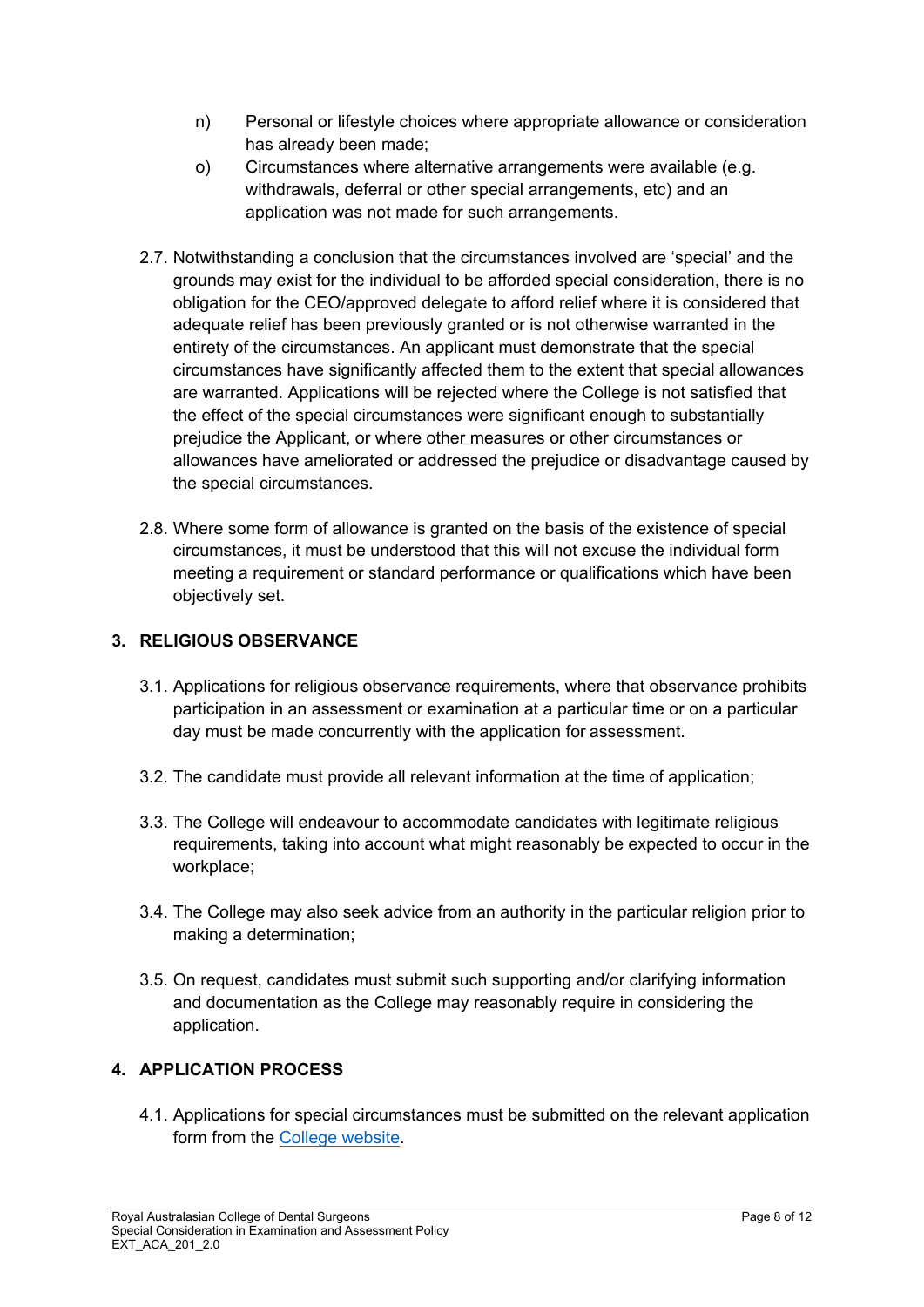- 4.2. The application form must be accompanied by a letter from the applicant detailing the circumstances including the impact on their performance or ability to present for or complete the assessment.
- 4.3. Applications must follow the timelines as detailed below:
	- a) In circumstances where the candidate presents for examination or assessment, it is a requirement that the candidate notify the designated College staff member of their relevant condition or issue before or during the course of the examination or assessment;
	- b) Applications will not be accepted from a candidate who fails to notify the designated College staff member of their relevant condition or issue before or during the course of the examination or assessment;
	- c) Any application for Consideration of Special Circumstances for a College examination or assessment made after the publication of results in that examination or assessment series will not beaccepted. Such special circumstances (for which an application has not been made before publication of result) will not constitute grounds for reconsideration, review or appeal under the Reconsideration, Review and Appeals Policy;
	- d) Medical grounds must be sought as promptly as the circumstances permit and in all cases no later than 5 days after the date of the assessment (and must be before notification of the outcome of the assessment);
	- e) Compassionate grounds must be sought as promptly as the circumstances permit and in all cases no later than 5 days after the date of the assessment (and must be before notification of the outcome of the assessment);
	- f) Permanent and/or chronic impairment or disability grounds 90 days prior to the assessment or examination date;
	- g) Religious observance must be made concurrently with the application for assessment (so that alternative arrangements may be considered).
- 4.4. Candidates submitting an application for special circumstances must submit relevant supporting documentation at the time of application.
- 4.5. Supporting documentation will only be accepted from appropriate professionals e.g., medical practitioners, lawyers, psychologists, police etc. Medical certification can only be provided by the treating practitioner and as outlined in section 1.3.1 Medical.
- 4.6. Where the use of specialised equipment, aids or special assessment conditions are required, applications should be made in accordance with section 2.4.3 Grounds o[f](#page-5-0) [Permanent and/or Chronic Impairment or Disability o](#page-5-0)f this policy.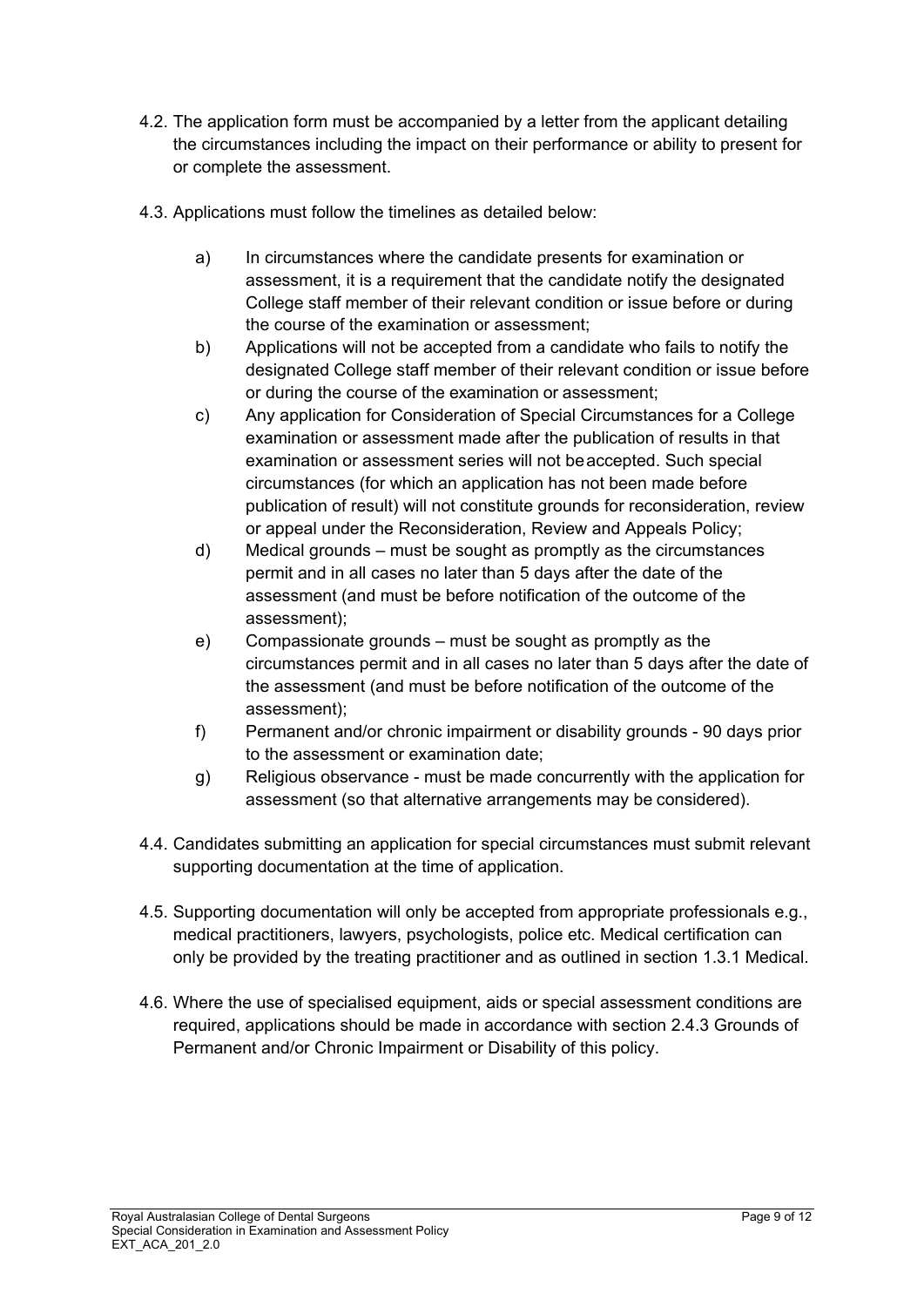#### **5. REVIEW OF SPECIAL CIRCUMSTANCES APPLICATIONS**

- 5.1. Where an application is made under this policy, the notification of the outcome of the examination or assessment will be delayed pending the resolution of the application for Consideration of Special Circumstances under this policy.
- 5.2. Applications will be reviewed by the Director of Education for completion of documentary evidence and compliance with requirements of this policy.
- 5.3. The Director of Education will advise the candidate if any further documentation or evidence is required, which the candidate must provide as promptly as the circumstances permit and no later than 5 days after the request for further documentation or evidence has been issued.
- 5.4. If the Director of Education in consultation with the Registrar or Assistant Registrar determines in their absolute discretion that there are insufficient grounds for an application under this policy, or that the application lacks documentary evidence or fails to comply with requirements of this policy, the College will not be obliged to consider the application, or the further information provided (as the case may be). Examples of issues that will not be considered as sufficient grounds are listed in clause 2.6 - Circumstances NOT [Constituting Adequate Grounds for Consideration](#page-6-0) of Special Circumstances
- 5.5. If the Director of Education determines in their absolute discretion that the application has sufficient grounds for an application under this policy, and complies with requirements of this policy, the relevant Registrar or Assistant Registrar will consider the application. The Registrar or Assistant Registrar may consider to consult with the relevant Board of Studies or Committee.
- 5.6. Although every effort is made to handle requests sensitively, in making an application for Consideration of Special Circumstances the candidate waives their rights to Privacy in relation to any of the information included in the application so that the case can be given full and careful consideration by the College.
- 5.7. All applicants will be notified in writing of the outcome within 30 days of receipt of the application.
- 5.8. Where applicable and required, the appropriate examination or assessment personnel will be notified of the outcome of your application.
- 5.9. Consideration of Special Circumstances granted to a candidate is not on-going and is only applicable to a single examination or assessment. A new application and supporting documentation must be made for each subsequent consideration unless otherwise stated.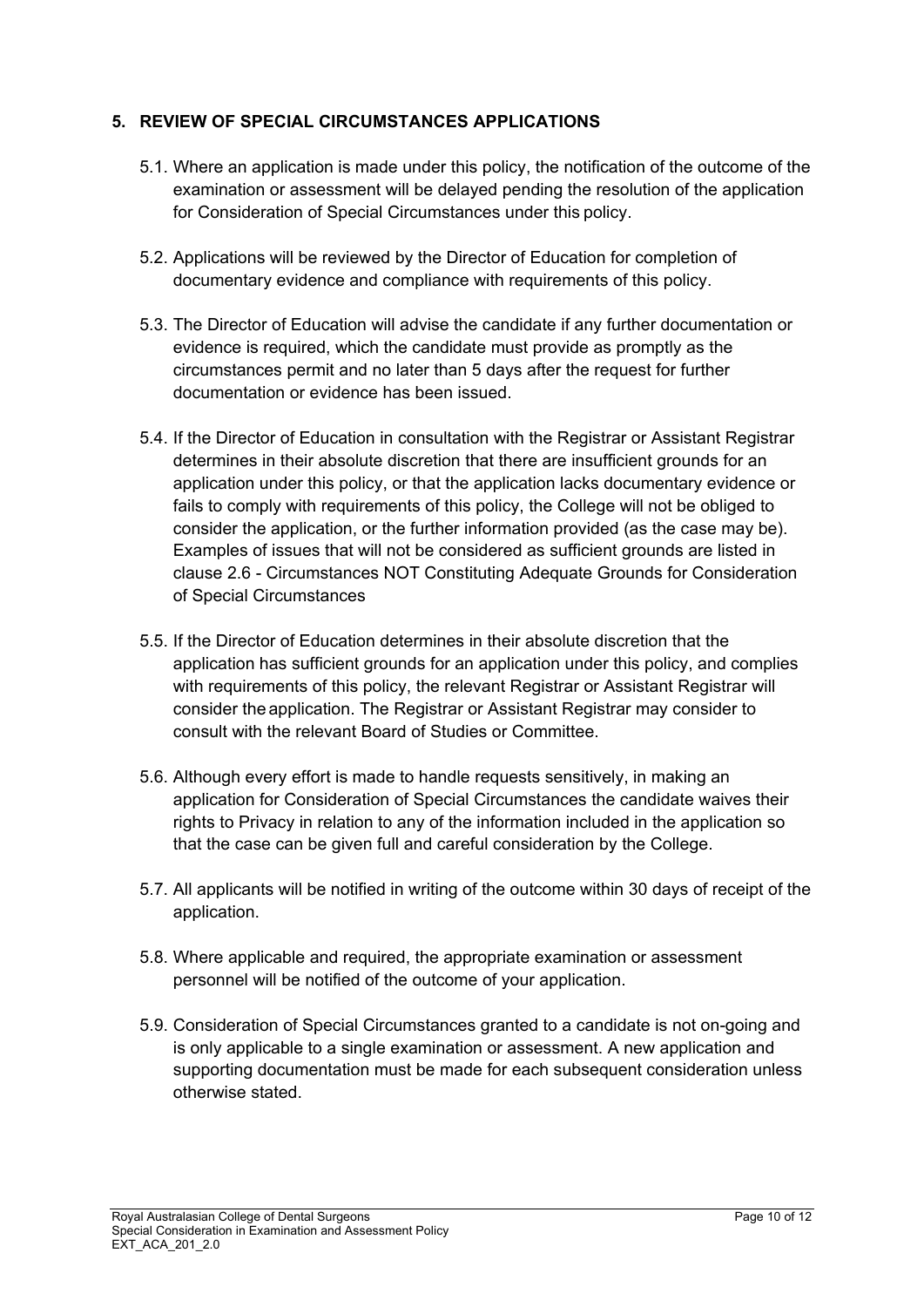- 5.10.The outcome of an application for special consideration in an examination will be a recommendation of the Registrar or Assistant Registrar or approved delegate of any of the following:
	- a) The individual may be allowed to withdraw from the examination without penalty.
	- b) The individual may be allowed a further attempt at the examination without affecting the number of attempts available to them under relevant College regulations.
	- c) Other consideration be given as deemed appropriate.
	- d) The application may be declined/no action may be taken.
	- 5.11. Where the decision relating to an application for special consideration results in an individual being granted an additional or supplementary attempt at an examination, the decision will include a recommendation relating to the charging of fees or otherwise to the individual for presenting at that attempt.
	- 5.12. Where an additional attempt at an examination is granted, and where this does not require an automatic associated extension of time in which to complete training and/or assessment requirements, the time limits available to complete part or all of the training requirements for which successful completion of the examination is a component, may, upon a separate application at an appropriate time, be extended to enable the allowable attempt at the examination in question, to be made.
	- 5.13. The remarking of an examination is not an outcome available under the special consideration provisions.
	- 5.14. In making a decision, factors such as the following will be taken into account:
		- a) The extent to which the circumstances cited in the application are considered to be exceptional in that they could reasonably be seen as preventing the individual from meeting the requirement(s) in question, or as having adversely impacted on their performance in the assessment.
		- b) What might reasonably be expected to occur in the workplace and incorporate the impact on the viability of the event, other doctors and Fellows, the provision of health services and additional costs.
		- c) The degree to which the special circumstances claimed in the application are supported by the documentation provided.
		- d) The relief, if any, previously granted by a college entity in relation to the special circumstances that are the subject of the application.
		- e) Previous College decisions in relation to other applications citing similar grounds.